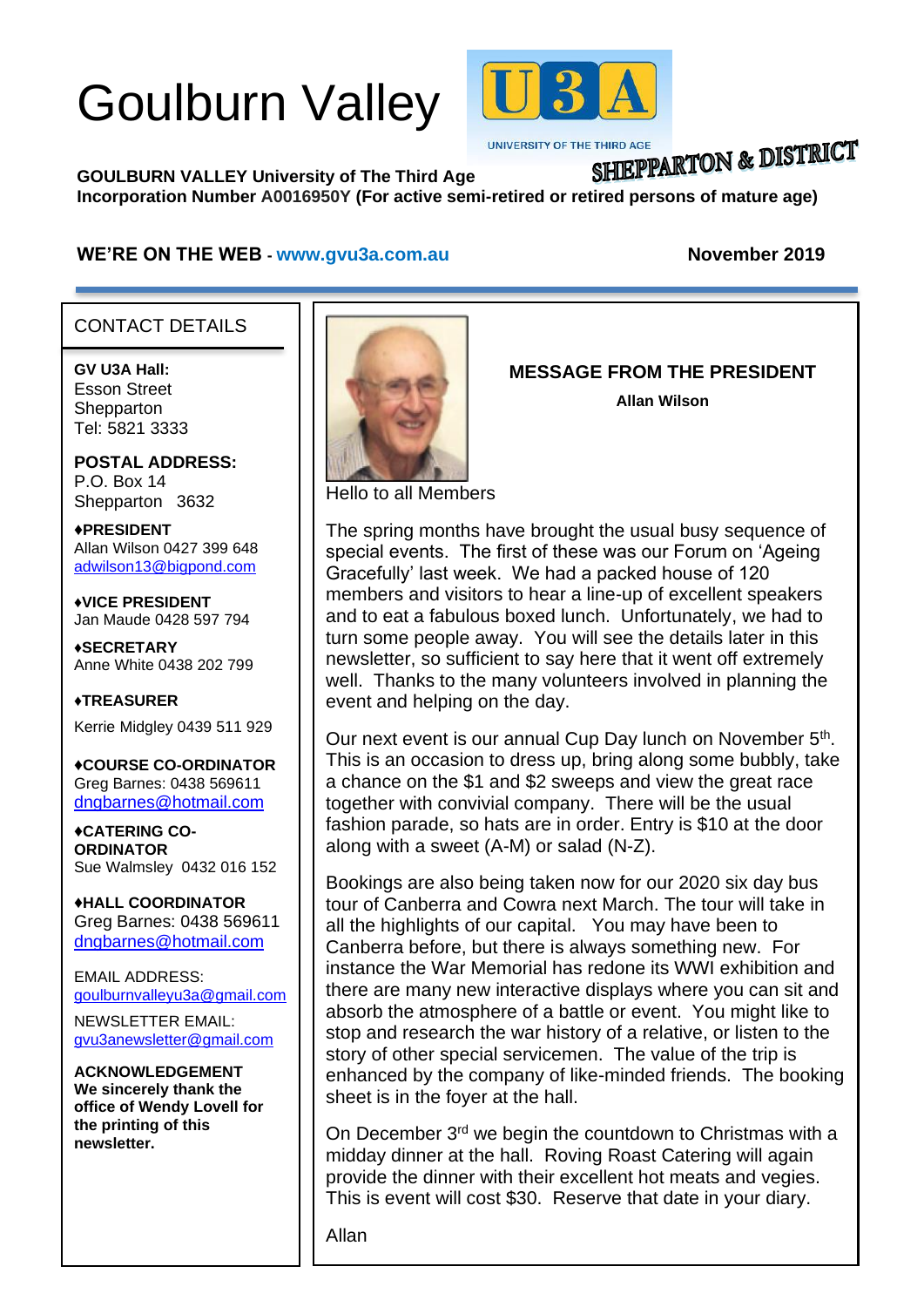# **UKELELE GROUP**



The inaugural Monthly Ukulele Perpetual Award was presented to Greg Barnes on Monday in appreciation for his initiative and creativity developing the U3A Ensemble's signature tune.



# **NATURAL RESOURCES**

#### **FRIDAY NOVEMBER 1,10am U3A Hall**

**GUEST SPEAKERS:** Chris Norman, Chief Executive Officer & Kate Brunt Business Development Manager GBCMA

**SUBJECT:** The Goulburn Broken Regional Catchment Strategy guides land, water and biodiversity management and community involvement in the Goulburn Broken Catchment. The current Regional Catchment Strategy (RCS) is now up for review. The two-year RCS Renewal Project (2019 -2021) is delivered through a partnership approach involving key agencies, stakeholders and community.

#### **The session aims**

- Have your say on the current RCS what works and areas for improvement.
- Provide input into the renewal of the GBRCS project design, stakeholder engagement and key catchment issues.

John Dainton ph. 58213881 or mob 0417 549 502

# **REGIONAL DEVELOPMENT**

#### **FRIDAY NOVEMER 8, 10am U3A Hall**

**GUEST SPEAKERS:** Don Roberts, U3A Bird Watching Group and Russell Jones retired dairy farmer and keen photographer.

**SUBJECT:** Russell has turned 40acres of his property into a nature reserve and Don and Russell will take you through the changes occurring to the wildlife on the reserve by word and photography.

John Dainton ph. 58213881 or mob 0417 549 502

# **HISTORICAL STUDIES**

#### **MONDAY NOVEMBER 11, 10am U3A Hall**

John Hetherington will give a further talk on Antarctica. All Welcome.

John Dainton ph. 58213881 or mob. 0417 549 502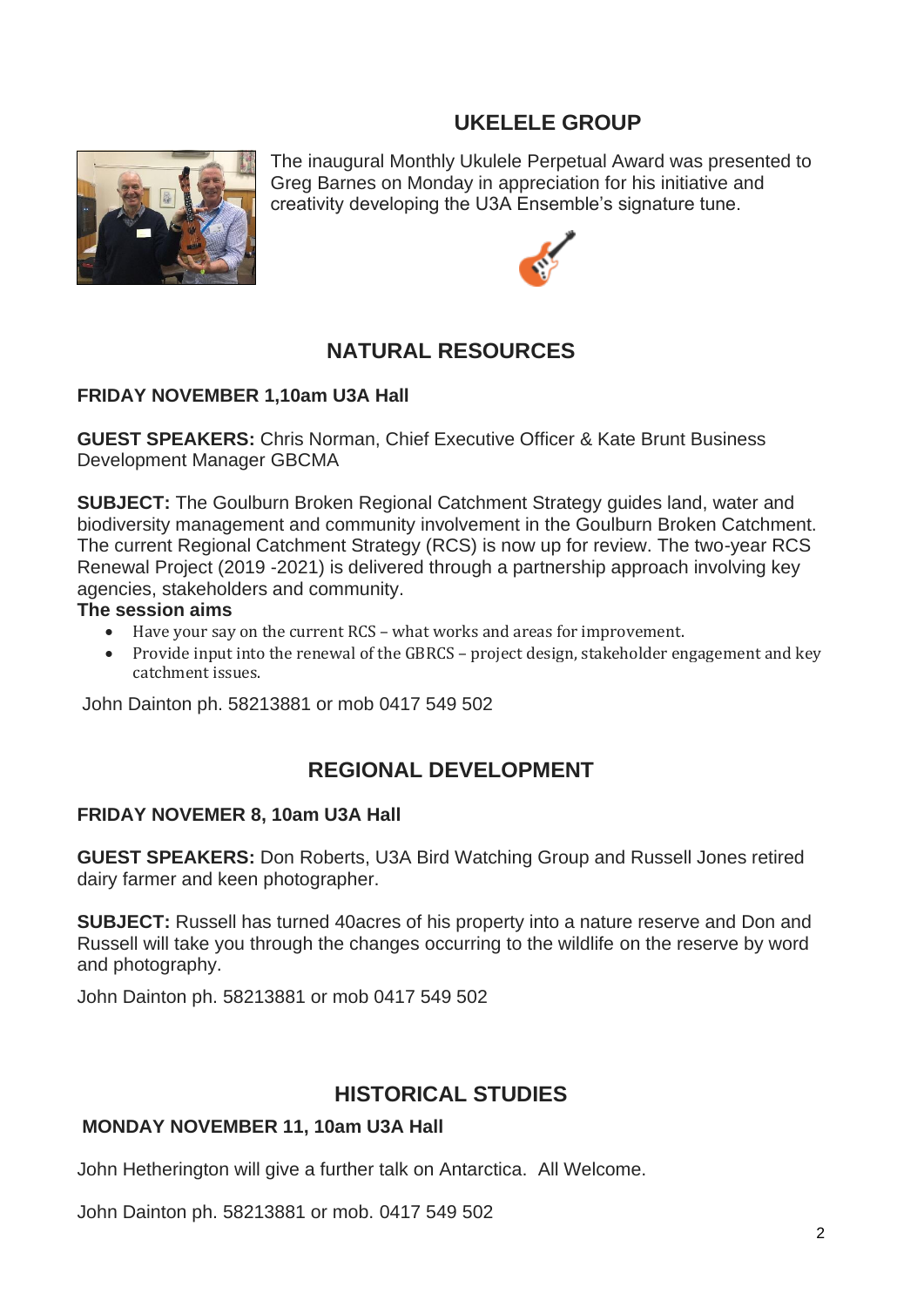# **SOCRATES CAFE**

Socrates Café sets out to contemplate life's most perplexing issues and on November 25, Barbara Brown will lead/initiate a discussion on the question: "Would it be more or less difficult to be successful in the modern world than 100 or 1,000 years ago".

Socrates Café starts at 10:00 am so come along, enjoy a tea or coffee and a biscuit, and a vigorous, and rewarding conversation.

Questions about Socrates Café should be directed to the course leader, Robert McLean, and 0400 502 199 or email at: [r.mclean7@icloud.com](mailto:r.mclean7@icloud.com)

### **BIRD WATCHING**

The last outing for the year on November 20th will be a morning at Lower Goulburn National Park Reedy Swamp, the wetland as from October 9th has water flowing in, so by the time of our visit it should be wonderful. Please meet at the U3A Hall at 9am. Please contact Don Roberts 5825 2404 0448 889 224 or Marg Clarke 0429 350 875.

The August outing was a joint outing with Benalla U3A Bird Watching Group the venue being Reef Hills State Park, some of the birds observed were Australian King-Parrot, Little Lorikeet, Eastern Spinebill, White-plumed, White-naped, Fuscous and Brown-headed Honeyeaters, White-browed Scrubwren, Buff-rumped, Brown, Yellow, and Striated Thornbills, White-browed Babbler, Varied Sittella and Flame Robin.

The September outing was at Rushworth State Forest, Whroo Historic Reserve and Waranga Basin where we observed a variety of species some being, Noisy Friarbird, Grey Currawong, Crimson and Eastern Rosellas, Musk Lorikeet, White-eared Honeyeater, Pied Stilt, Red-kneed Dotterel, Whiskered Tern, White-bellied Sea-eagle, Australian Hobby, Purple-crowned Lorikeet, and Red-capped Plover.

The October outing was at Shadforth Reserve and Honeysuckle Creek Walk both in Violet Town, some of the birds observed were Australia King-Parrot, Crimson Rosella, Noisy Friarbird, Yellow-faced, Blue-faced, White-plumed, New Holland, and Brown-headed Honeyeaters, Collared Sparrowhawk, Weebill, Yellow, Yellow-rumped and Striated Thornbills, Rufous Whistler, Grey Butcherbird, and Red-browed Finch.

## **MONDAY LUNCH DATES**

On Monday November 4th we're trying out The Butter Factory in Wyndham Street. The next Monday, November 11th, we're off to King City in Corio Street. This will be followed by The RSL on November 18th. The last gathering in November is on the 25th when we will gather at The GV Hotel. All U3A members are welcome to come along for a meal and a chat. Ring Gail on 58211315 if you have any questions.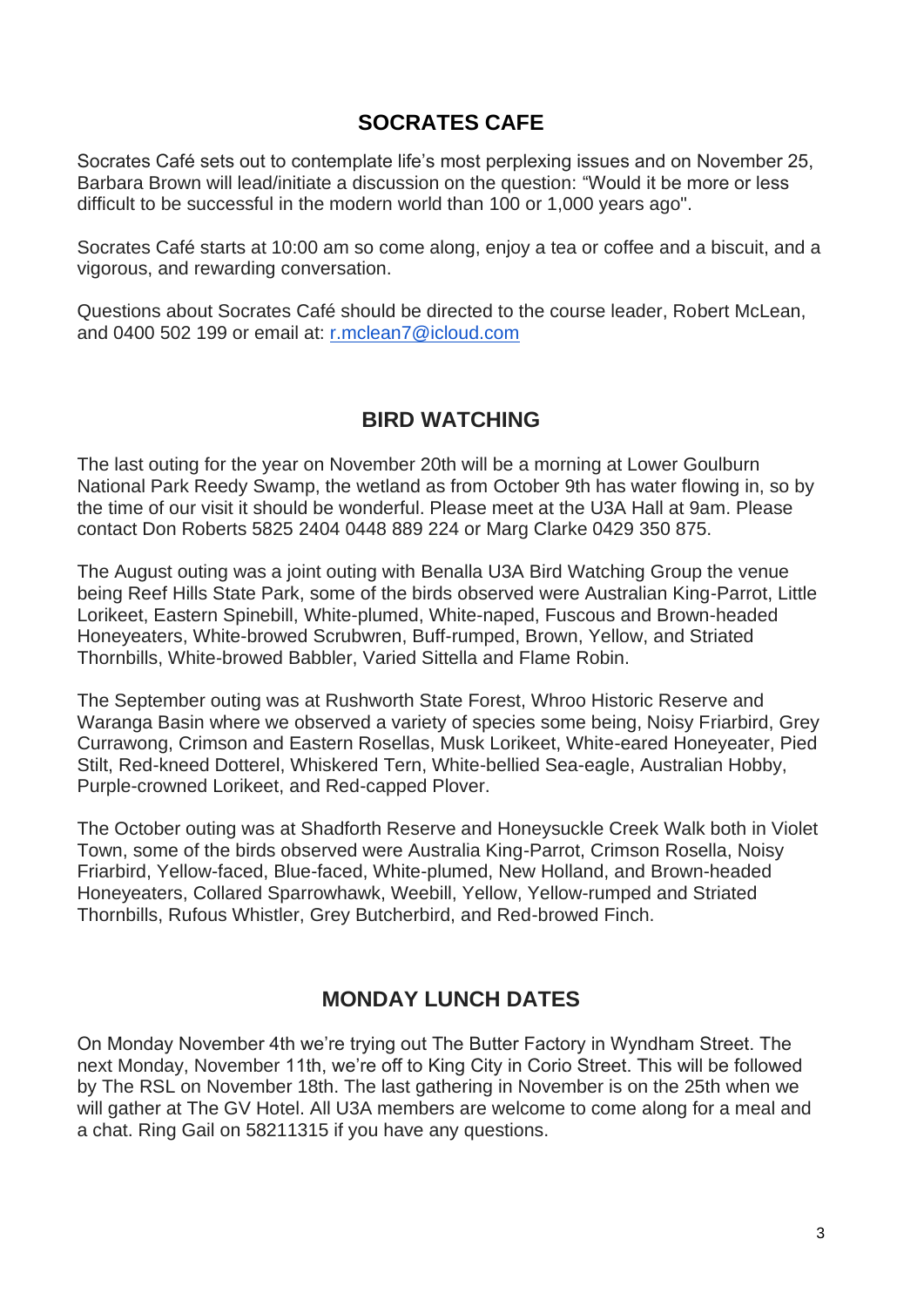# **Live Life, Live Well Forum**: The Art and Practice of Growing Old Gracefully.

The forum was held last Wednesday and attended by 120 people. The U3A hall was filled to capacity and we enjoyed some inspiring talks from members of our own community as well as Associate Professor Christina Bryant from the University of Melbourne.

Our former state member for Shepparton, the Honourable Jeanette Powell showed us that "retirement is just a state of mind" and warned us that leaving a very busy job and doing nothing much, can be bad for your physical health and mental wellbeing. She explained how she has filled her days not only gardening and babysitting but also continuing to be active in responsible positions in community organisations on a voluntary basis. Her talk was invigorating, interesting and inspiring.

Christina Bryant discussed the Art and Science of Maintaining Wellbeing, by adding Life to years, not just years to Life. Subjective wellbeing has 3 components: satisfaction with life, experiencing positive feelings, and not experiencing too many negative feelings. She defined what is successful ageing, "if you are happy and satisfied with your life". She stated that we are adding years to our lives with Australia having the 3<sup>rd</sup> longest life expectancy after Japan and Switzerland, and that after retiring at 65 we can expect to live another 20 years. Some people who retire at an earlier age have a better and more satisfying retirement, perhaps because they plan it better rather than being forced to retire because of ill health etc.

Research has shown that it is not normal to be depressed just because you are old and if you are feeling down you should seek advice from your GP. It is also important to have regular physical check-ups with your GP. Sometimes depression can be related to health problems such as high blood pressure.

Sleep. The importance of a good night's sleep was emphasized. This can be difficult as we age with calls of nature, sleep apnoea, indigestion and worries. Many of these can be addressed. An afternoon nap is not helpful.

Thinking and Memory – Some things get better. Our brains become more densely wired and although our reaction time or memory retrieval may slow down, capacity for complex thought can continue to develop. We learn to see different sides of a story. We can become WISER! Many people worry about their memory as they age. Poor memory of recent events is not usually due to a disease process but rather to lack of attention. "Much forgetfulness is because we are distracted", we are not concentrating well enough, at the time, on the thing we need to remember.

Christina urged us to maintain our wellbeing by following her mnemonic "MY TREAT NOW" which included not smoking, "what's good for the heart is good for the brain", exercise regularly, eat more fresh fruit and vegetables as well as plant-based protein. She encouraged us to remain socially connected and do what we enjoy and are meaningful with other people, perhaps learn a musical instrument, a new language or a new dance step. You need to look after your friendships and family relationships as much as possible.

Sing Australia choir entertained us with a wide selection to get our toes tapping and our voices tuned up. This was to also demonstrate the power of music in older age to communicate, engage and stimulate our brain.

After a delicious and nutritious lunch, from the Connection, organised by Sue Walmsley and her team, Lyn Davidson, from Aquamoves talked about her life as a fitness instructor and gave us some tips on staying fit as we age. She used her own life as an example of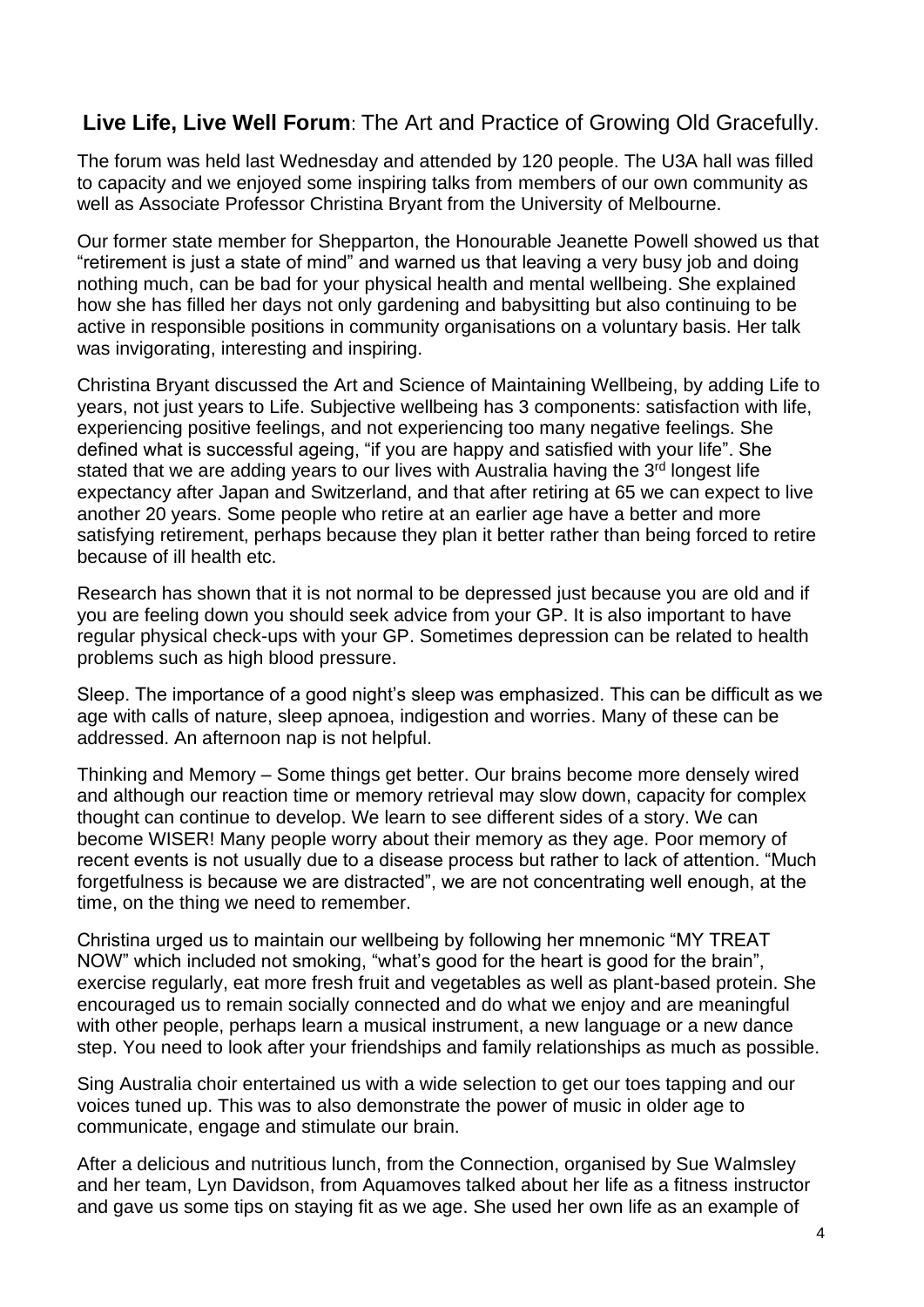the benefits of exercise at any age. She was supported by Glenys Rokahr who recited a little ditty on her health since turning 70 called "The Seniors Day song", which was amusing and called on us to join in the chorus. Lyn also suggested that we try exercises in water to reduce impact on joints and do things in the water that are too challenging on land, with our bodies buoyed by the water.

Ray McDonald was chosen to speak because of his remarkably active life since he retired from full time teaching almost 30 years ago. At 84 Ray is truly an inspiration to us all. Since retiring he continued to work overseas as a volunteer teaching building and carpentry skills in developing countries. Lately he continues to be actively involved in the Men's Shed making exquisitely decorated boxes and wooden 3-dimensional puzzles which definitely require an active mind to both assemble and disassemble.

Our final speaker for the day was Greg Barnes, a past president of our U3A and currently our course co-ordinator and regional delegate. Greg was tasked with identifying courses, groups and places attendees could find something new to do. It was an entertaining talk for all, mainly focussing on U3A options. In our take home notes, Greg had included a list of other venues in the Goulburn Valley in which we could find other groups and activities which may be of interest.

Finally, Christina gained the podium again to assist us in setting some realistic goals to make identified changes to our lifestyle whether it be walking each day, improving your Italian or joining the gardening group.

The emphasis of the Forum could be summed up in these 3 simple messages:

- 1. Activity: you are never too old to try a new activity, be curious.
- 2. Health: exercise and healthy eating are important at every stage of life.
- 3. Friendship: Friends, Family and Social Connections are extremely important in keeping life meaningful

Or in a few words…….. Have fun, enjoy life!

The talks are available as podcasts on our website at <http://www.gvu3a.com.au/events>

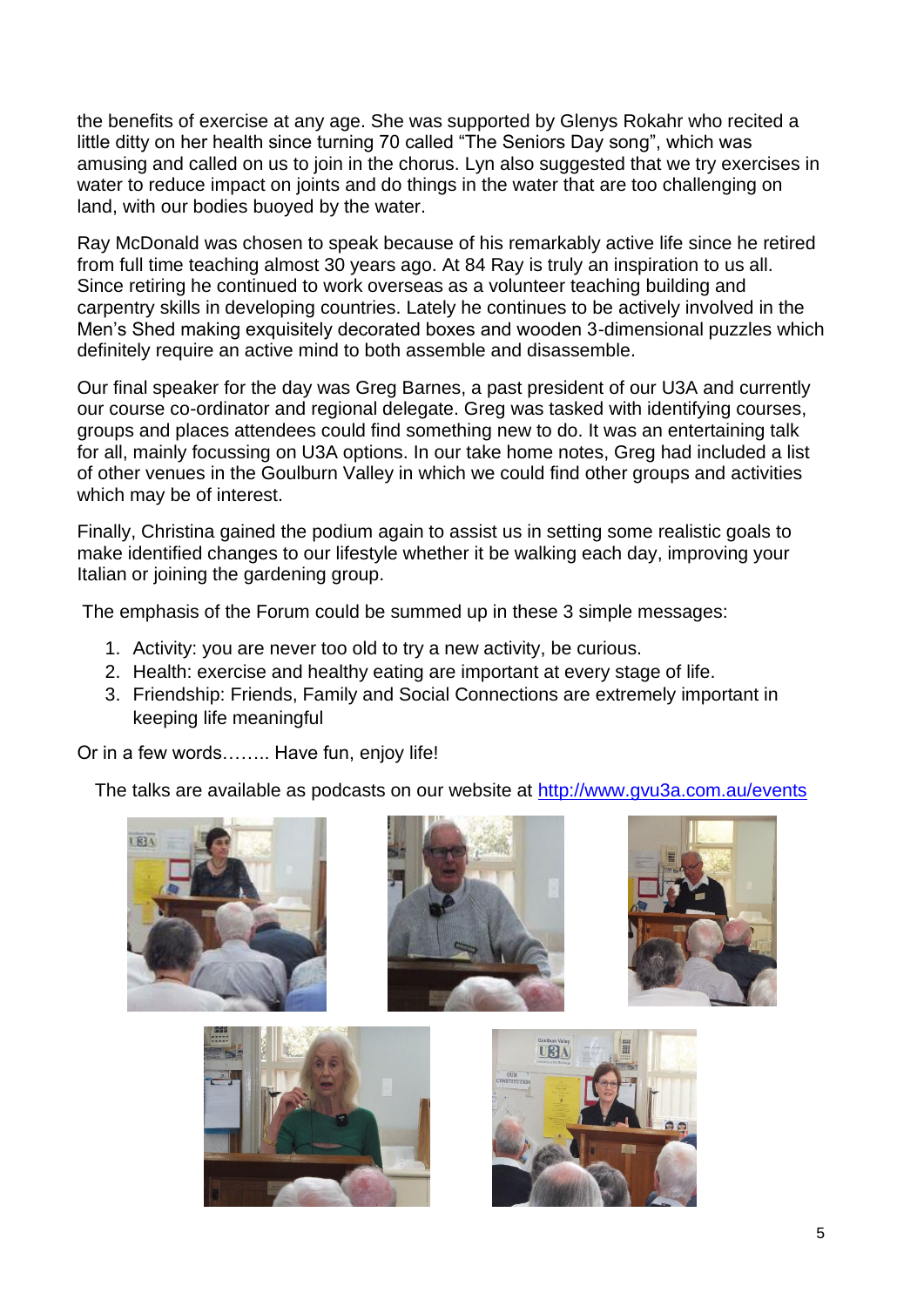# **SCIENCE MATTERS**

**Monday November 4th** at 1.30: Chemistry in the Market Place with Nigel Liggins. Nigel will continue his series of talks with an emphasis on **Cooking Oils** and begin to look at the **Chemistry of Cosmetics**.

**Monday November 18th** at 1.30: Our STEM class will be on **GM Foods** and **Eating for a Healthy Gut.** The next generation of GM foods come with health and flavour benefits. Think of good gluten, oils rich in beneficial omega-3, tomatoes that stay fresh, apples that don't brown, bananas that are high in Vitamin A and high fibre white bread. Just some of what is in the pipeline, yet none are approved for growing in Australia. Why not? There is certainly no evidence of harm. Perhaps it is the yuck factor, or opposition from the Organic Foods industry. Opinions abound, but opinions are not science. What is the scientific view?

And what about eating for a healthy gut? Gut upsets may not about gluten at all but could be about FODMAPS. What is a Fodmap? Come along and find out.

Contact Allan Wilson 5822 1474

#### **WALK AND TALK**

On Wednesday November 13 we will be walking at Benalla, starting at the Rose Garden, walking around the Lake then back to the barbecue behind the Rose garden to cook our sausages and eat lunch. After that we will walk around the streets to see some of the Street Art that Benalla has to offer.

Please meet at the U3A Car park at 8.45am for a 9am start in shared transport. Bring your own morning tea and sausages for lunch with extra bread and/or salad. David will cook the meat and will bring extra sausages. Wear clothes suitable for the weather conditions of the day and bring sunscreen and water to carry if you wish.

Our October walk in Bright was once again held in perfect Spring weather along two sides of the rippling clear water of the Ovens River. Thanks to David Taylor for organising a very enjoyable day. Marg Clarke's photos are attached.

New members are always welcome. We will be walking on flat ground this time in Benalla. In December we will be walking to KidsTown and planning for next year's activities.

Enquiries to Christine Wilson 5822 1474 0428 399 648





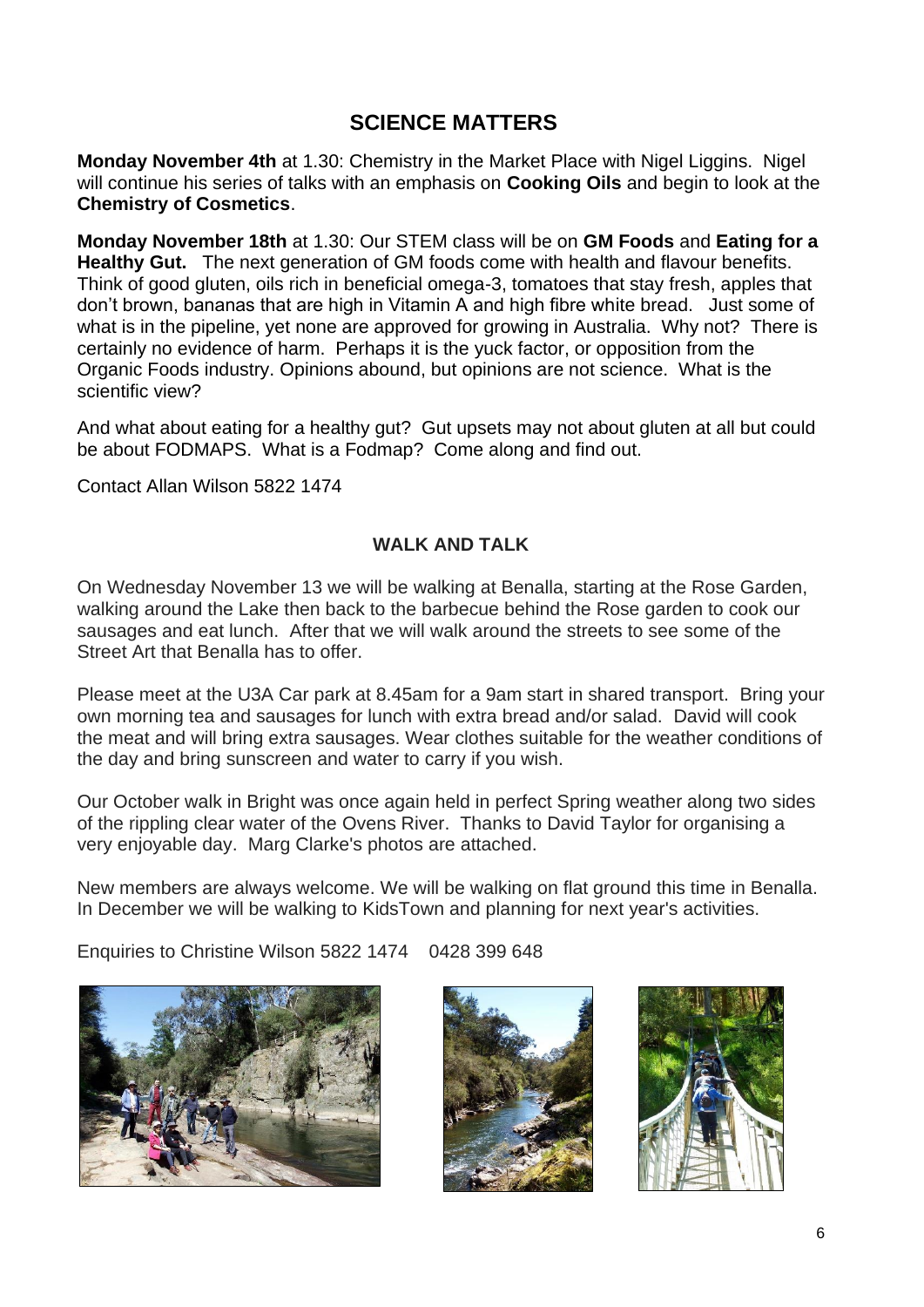# **U3A ANNUAL BUS TRIP 2020**

You are invited to join the U3A trip to CANBERRA from Monday 16<sup>th</sup> to Saturday 21 of March 2020. Departure will be from Fords bus Depot at 8.00 am. Car parking will be available.

All U3A members are welcome, along with partners and friends who are non-members. A minimum of 25 persons is required for the trip to proceed. Shared and single accommodation will be available. Please place your name(s) and contact number in the blue folder located in the foyer if you intend to join us.

The trip allows for 4 nights in Canberra and 1 night at Cowra, arriving back at Shepparton on Saturday 21<sup>st</sup> at approx. 6pm. The full itinerary is displayed in the hall. Some highlights of Canberra are: Parliament House (old and new), the Royal Mint, National Gallery, The War Memorial and other points of interest. Cowra will include the Japanese Gardens, guided tour of Cowra and Cowra's Hologram War Time History.

The cost of the trip will be \$1250 per person twin share with a minimum of 25 people and \$1600 for a single room (both reduced by \$50 for over 30 people). A deposit of \$200 per person will be due by Friday December 6<sup>th</sup> and the final balance by Tuesday February 11<sup>th</sup> 2020.

Payment can be made by cash or cheque deposited in the mail box by the office door or by cheque posted to PO Box 14 Shepparton 3632. Please mark the envelope with your name and "Canberra Trip". Or direct deposit to the U3A trip account BSB 633-000 Acc. Number 129896049. Please include your surname and the word "trip" in the reference line.

Ray Watt 0439 716 420, Carole Trotter, 0407 231 348, Bryan Gannon 5822 2113

#### **OPERA**

Turandot next Sunday October 27. Manon November 23. Contact Madeline on 0417 580 025 or [dyerm979@gmail.com](mailto:dyerm979@gmail.com) for further information.

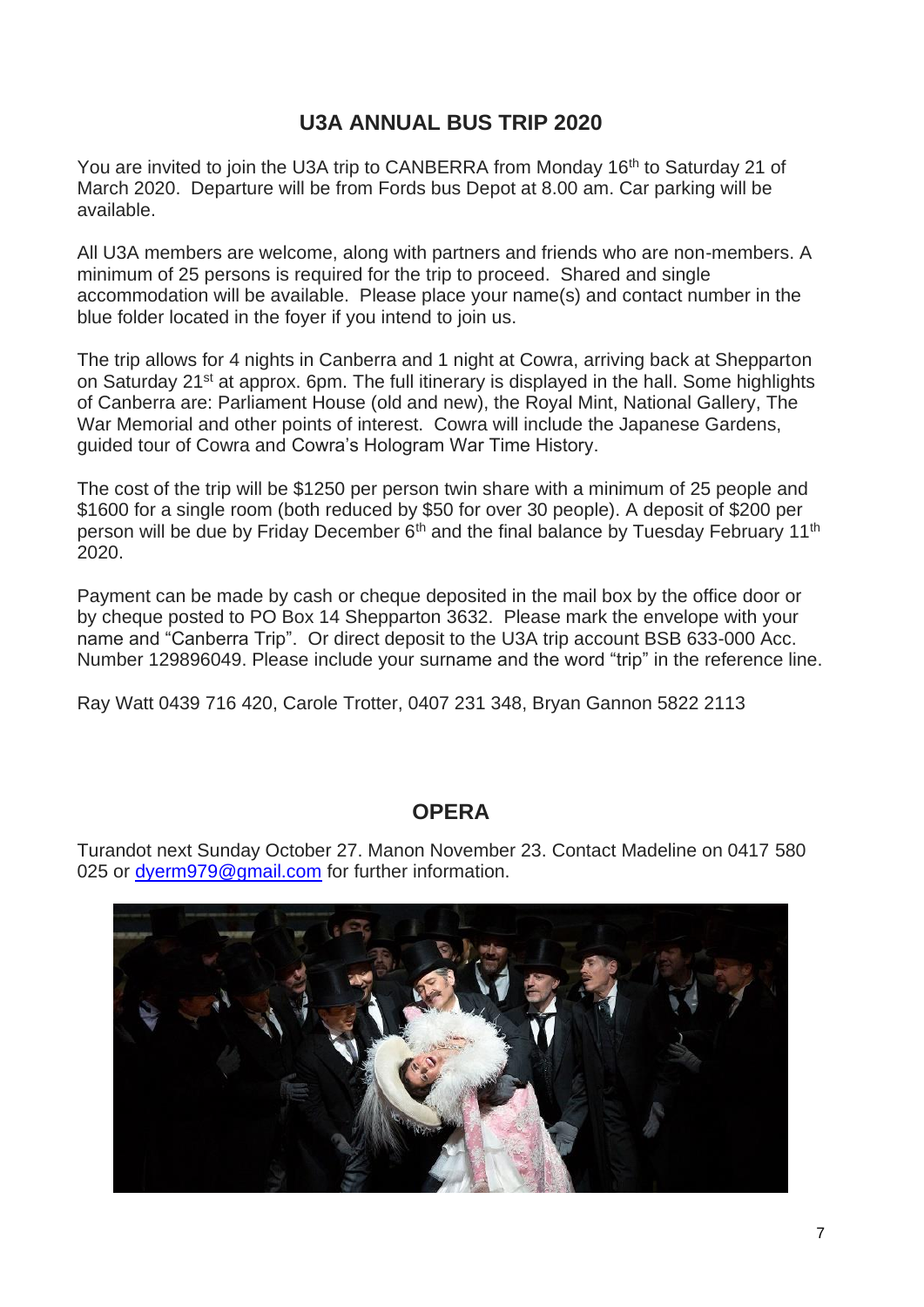**2019 CUP DAY LUNCHEON – TUESDAY, 5 NOVEMBER at the U3A Hall 11.30 am for 12 noon start \$10 per head – payable on the day Lunch: Chicken, Ham Bread and Nibbles provided BYO Drinks, glasses and a bottle opener Members surname A – M to bring a sweet Members surname N – Z to bring a salad Fashions on the Field \$1 and \$2 sweeps Lucky door prize Put your name on the list in the Hall for the FUN DAY**

**CHRISTMAS LUNCHEON – TUESDAY, DECEMBER 3, 2019 at 12 noon at the U3A Hall**

**\$30 per head – payable prior to the day**

**Traditional Christmas Lunch provided by The Roving Roast (nibbles also provided) BYO drinks, glasses and bottle openers**

**Names must be in by TUESDAY, 26 NOVEMBER Come along and enjoy this great lunch**

## **OCTOBER GUEST SPEAKER**

The true history of the beginnings of white settlement in Shepparton were revealed by John Dainton AM when he was our guest speaker at our October Social morning. John pointed out that many of the histories written about early white settlement in Shepparton have relied on previously published accounts. However new research into original documents with specific dates show that it was Sheppard and not Khull who was the first settler. Documents show that Khull was in Scotland at the time. Thanks to John for an interesting talk about the people involved in owning and settling the large pastoral runs in our area and the subsequent building of our city named after Sheppard.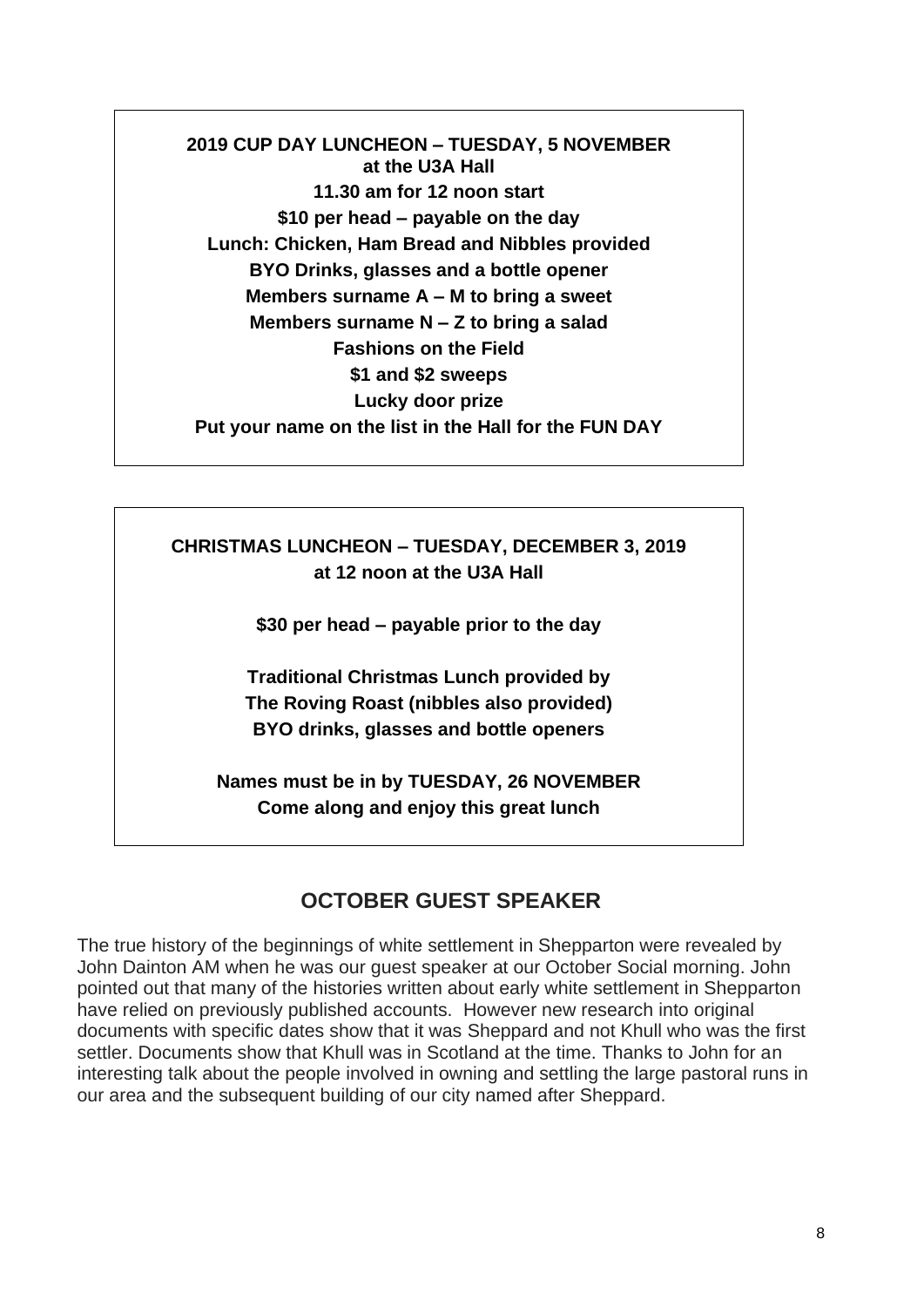#### **WRITING4PLEASURE**

It was great to see a good turn up for our September meeting. Those present on the day, read and listened to an interesting and varied collection of stories.

The November meeting will be our **last gathering for 2019**

We meet at **1.00 to 3.30 p.m**.

On the **THIRD THURSDAY** of each month,

#### **Venue** - **Shepparton Library meeting room**.

A small donation of \$2.00 per meeting will continue and go towards the cost of printing our end of year book.

#### **Topics for NOVEMBER:**

- **WHO WOULD HAVE GUESSED**
- **THE NIGHT BEFORE CHRISTMAS**
- **WORD - WHIMSY**

**PLEASE KEEP THE WORD COUNT FOR NOVEMBER only - AROUND 250 WORDS - TO ENABLE US TO ENJOY SOME CHRISTMAS CHEER.**

#### **SURNAMES FROM A – L PLEASE BRING SAVOURY SURNAMES FROM M – Z PLEASE BRING SWEETS**

**QUOTE for the month:** *- "If you can tell stories, create characters, devise incidents and have sincerity and passion, it doesn't matter a damn how you write". –Somerset Maugham* 

**CONTACT:** Lyn Austin. **Phone** - **0468 312 602**

#### **IF ONLY**

Eileen carefully inserted the key. Should have just knocked or rung the doorbell for him to let her in she wondered, vaguely. Leaning on the door as she closed it she surveyed the room; hers and Declan's sitting room. Her eyes were drawn to something silvery white on the couch. She picked up the flimsy article which was a chemise; a very nice chemise which definitely was not hers! "Dec', where are you?" She called in a querulous voice. No immediate answer. Was he upstairs? Was there someone with him? Could it be a woman? It was only then that she saw the high heeled shoe under the sofa. She took a quick breath and headed into the tiny downstairs bathroom. Almost immediately she could hear his voice outside. "What are you doing home Eileen? You said you'd be late!" "I felt sick. Must have been that fish." She said coming out. "What's happening?" His face was smeared with what looked like mascara. Her face asked more questions than she could speak. He hung his head and whispered, "You weren't supposed to find out." Turning, she locked the bathroom door, not able to look at this stranger she was married to. An hour passed, with him on the floor, outside the door as she crouched beside the toilet, inside. "Come out, Eil', we can talk can't we?" No answer. "Please, Eileen, I never meant to hurt you, come out and we can sort it out. I'll never do it again, I promise please come out." He just heard her say softly "Only when you shower." Immediately he ran for the stairs and scrubbed as the shower did its work. As they faced each other in little sitting room she was first to speak, "At least you look like a man now." "It's only something I like doing, a pastime if you like,